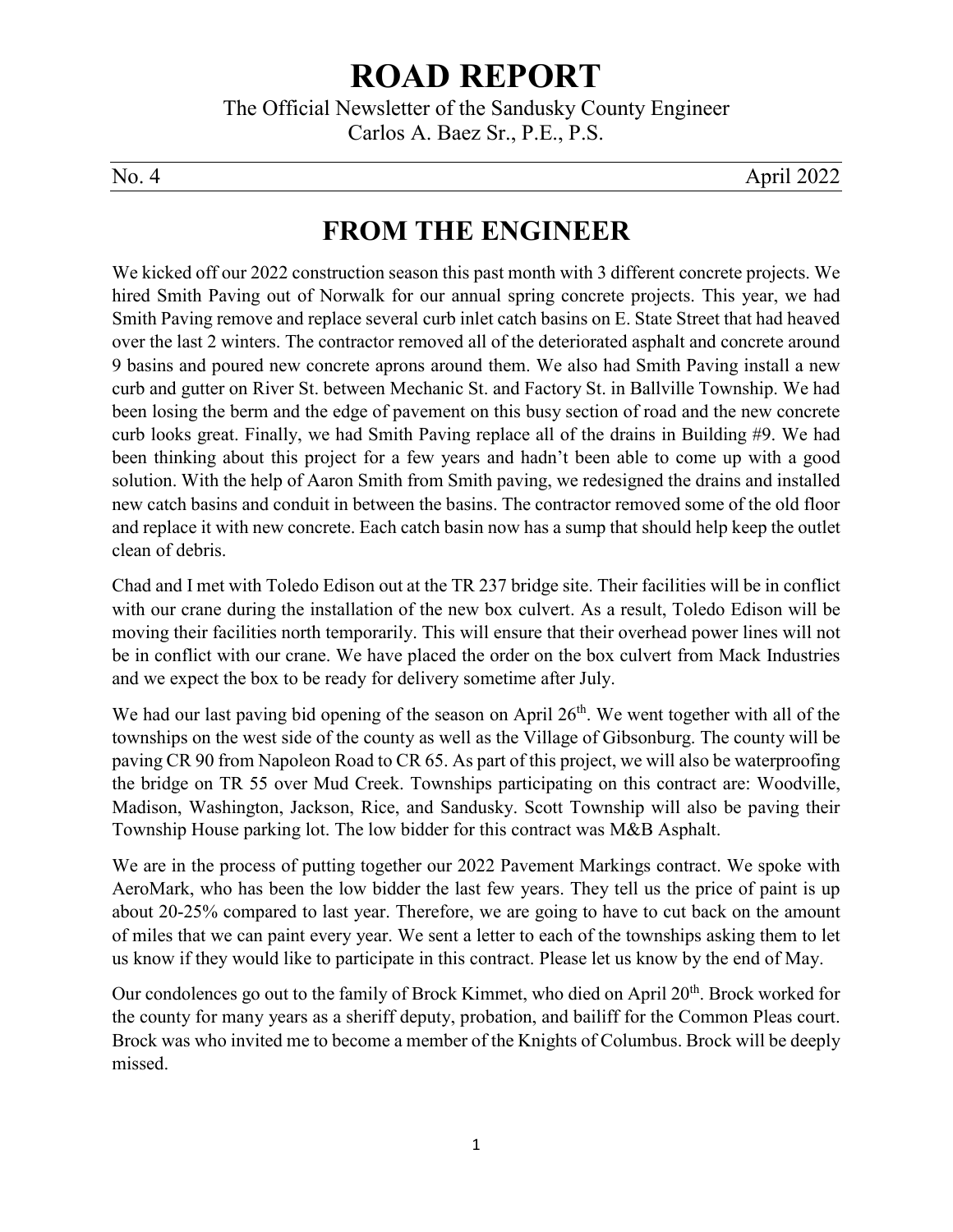# **FROM THE ROAD SUPERINTENDENT**

### *~ Miscellaneous Road Work ~*

- Cleaned up wood pile on Michaels Ditch.
- Section of River St. was cracksealed while it was closed for the curb and gutter project.
- The chimney on Building #2 got tuck pointed.
- Buildings  $#3$  and  $#6$  got some spring cleaning done on rainy days.
- Matt was out with the boom mower to get a few spots that did not get mowed last year.
- Matt and Jeff started the first round of roadside mowing with the side mowers.
- Started mowing around town.
- Mark, Kory, and Rick E. are working on cleaning a ditch along CR 65 between TR 106 and SR 590.
- Kory, Jimmy, and Travis have been out hydroseeding numerous projects and ditch banks.
- Tim has been leveling spoils when the weather has been good. (Loy Ditch, Allwardt Ditch, CR 1 ditch, and CR 13 ditch)
- Eric, Jeremy, and Paul have been working on the west side of the county cleaning out catch basins.
- Perry and Tony have been staying busy with sign repairs from the night inspection.
- Pot holes filled, as needed.

### **FROM THE CIVIL ENGINEER**

We currently have our old army-style cots up on GovDeals, with several bids on them already. Our old lights were picked up by a railroad company in Virginia. Soon, we will be posting our old salt spreaders, in lots, on GovDeals.

### **FROM THE OFFICE MANAGER**

Hello all! Hope April treated you well! Cori and I have stayed busy with our normal day-to-day tasks. In addition, Cori generated a contract for the Seal Coating of TR 205 in York Township, and I was able to attend a required Sunshine Law training. We have also started the final review of our new website. I am looking forward to it being launched soon!

#### **Health Insurance:**

May's promotional theme is Overcoming the Stigma of Mental Illness. Stigma is how people can be viewed negatively due to their culture, circumstances or illnesses. Most people have a loved one, family member, or friend with a mental illness. Please feel free to visit [www.achievesolutions.net/jhp](https://protect-us.mimecast.com/s/LRCrCJ6xorhK86PHGw696?domain=achievesolutions.net) to learn more.

#### **Income Comparison:**

(Jan - Mar) 2022 - \$1,504,867 2021 - \$1,396,031